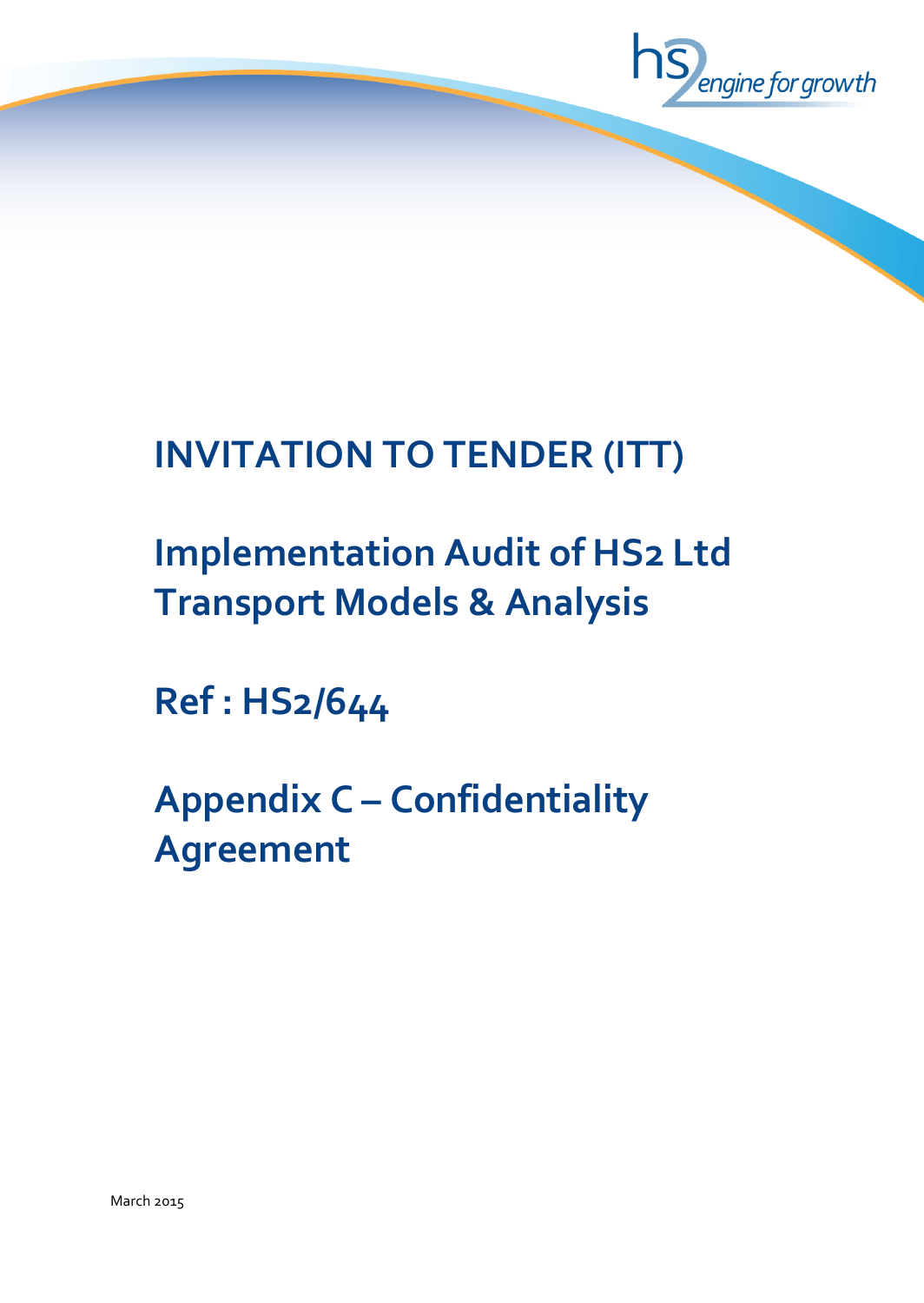## **CONFIDENTIALITY AGREEMENT**

**THIS AGREEMENT** is dated ………………………………………..

## **BETWEEN**

(1) High Speed Two (HS2) Limited, a company (company number 06791686) having its registered office at One Canada Square, London E14 5AB (the "**Disclosing Company**"),

and

(2) [*Name*], a company (company number [*Number*]) having its registered office at [*Address*] (the "**Recipient**").

#### **WHEREAS**:

The Disclosing Company wishes to disclose to the Recipient Confidential Information of the Disclosing Company and wishes to ensure that the Recipient maintains the confidentiality of that Confidential Information. In consideration of benefits to the parties of disclosing and receiving the Confidential Information for the Purpose, the parties have agreed to comply with the following terms in connection with the use and disclosure of Confidential Information.

**THEREFORE IT IS HEREBY AGREED** by the parties as follows:

#### **1. DEFINITIONS AND INTERPRETATION**

1.1. In this Agreement, the following capitalised words and expressions shall, unless the context otherwise requires, bear the meanings hereinafter ascribed to them:

| "Act"                         | means the Freedom of Information Act 2000 (as amended or re-<br>enacted);                                                                                                                                                                                                                                                                    |
|-------------------------------|----------------------------------------------------------------------------------------------------------------------------------------------------------------------------------------------------------------------------------------------------------------------------------------------------------------------------------------------|
| "Beneficiaries"               | means the Secretary of State for Transport, the Department for<br>Transport and any subsidiary of the Department for Transport;                                                                                                                                                                                                              |
| "Confidential<br>Information" | means all confidential information (however recorded or preserved)<br>disclosed or made available (including prior to the date of this<br>Agreement), directly or indirectly, by the Disclosing Company or its<br>employees, officers, representatives or advisers to the Recipient and<br>its Representatives including but not limited to: |
|                               | a) the terms of this Agreement;                                                                                                                                                                                                                                                                                                              |
|                               | b) any information that would be regarded as confidential by a<br>reasonable business person relating to: the business, affairs,<br>customers, clients, suppliers, plans, intentions, or market<br>opportunities of the Disclosing Company; and                                                                                              |
|                               | c) the analyses, studies, compilations, operations, processes, product<br>information, know-how, designs, trade secrets or software of the                                                                                                                                                                                                   |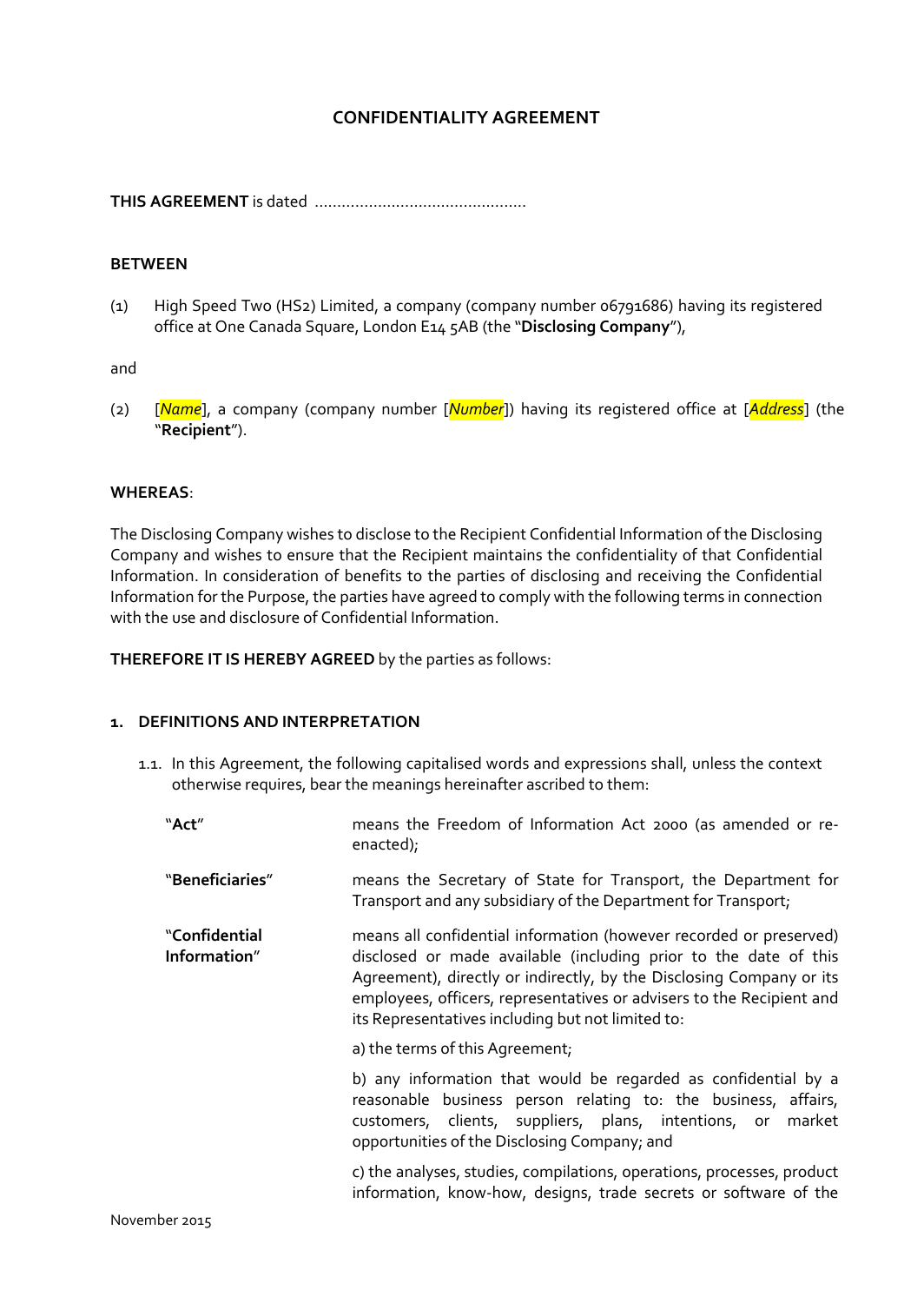Disclosing Company;

d) any information or analysis derived from Confidential Information;

But not including any information that:

a) is or becomes generally available to the public other than as a result of its disclosure by the Recipient or its representatives in breach of this Agreement), (except that any compilation of otherwise public information in a form not publicly known shall nevertheless be treated as Confidential Information); or

b) was available to the Recipient on a non-confidential basis prior to disclosure by the Disclosing Company; or

c) was, is or becomes available to the Recipient on a non-confidential basis from a person who, to the knowledge of the Recipient, is not bound by a confidentiality agreement with the Disclosing Company or otherwise prohibited from disclosing the information to the Recipient; or

d) was lawfully in the possession of the Recipient before the information was disclosed to it by the Disclosing Company as evidenced by written records; or

e) the parties agree in writing is not confidential or may be disclosed; or

g) is trivial, obvious or useless.

- "**Information Request**" means a request for information under the Act or the Regulations;
- "**Purpose**" means collaboration and the sharing of information in connection with the project referred to generally as "**High Speed Two**" relating to the delivery of a high speed railway network;
- "**Regulations**" means the Environmental Information Regulations 2004 (as amended or re-enacted);
- "**Representatives**" in relation to any person means its officers, directors, employees, advisors, consultants, sub-contractors and agents.

#### 1.2. In this Agreement :

- 1.2.1.the singular includes the plural and the masculine includes the feminine and neuter and vice versa;
- 1.2.2.references to persons shall include bodies corporate, unincorporated associations and partnerships;
- 1.2.3.references to clauses are, unless the contrary intention appears, references to the clauses of this Agreement;
- 1.2.4.the headings and sub-headings of this Agreement are inserted for convenience only and shall not affect the construction thereof; and
- 1.2.5.the recitals form part of this Agreement.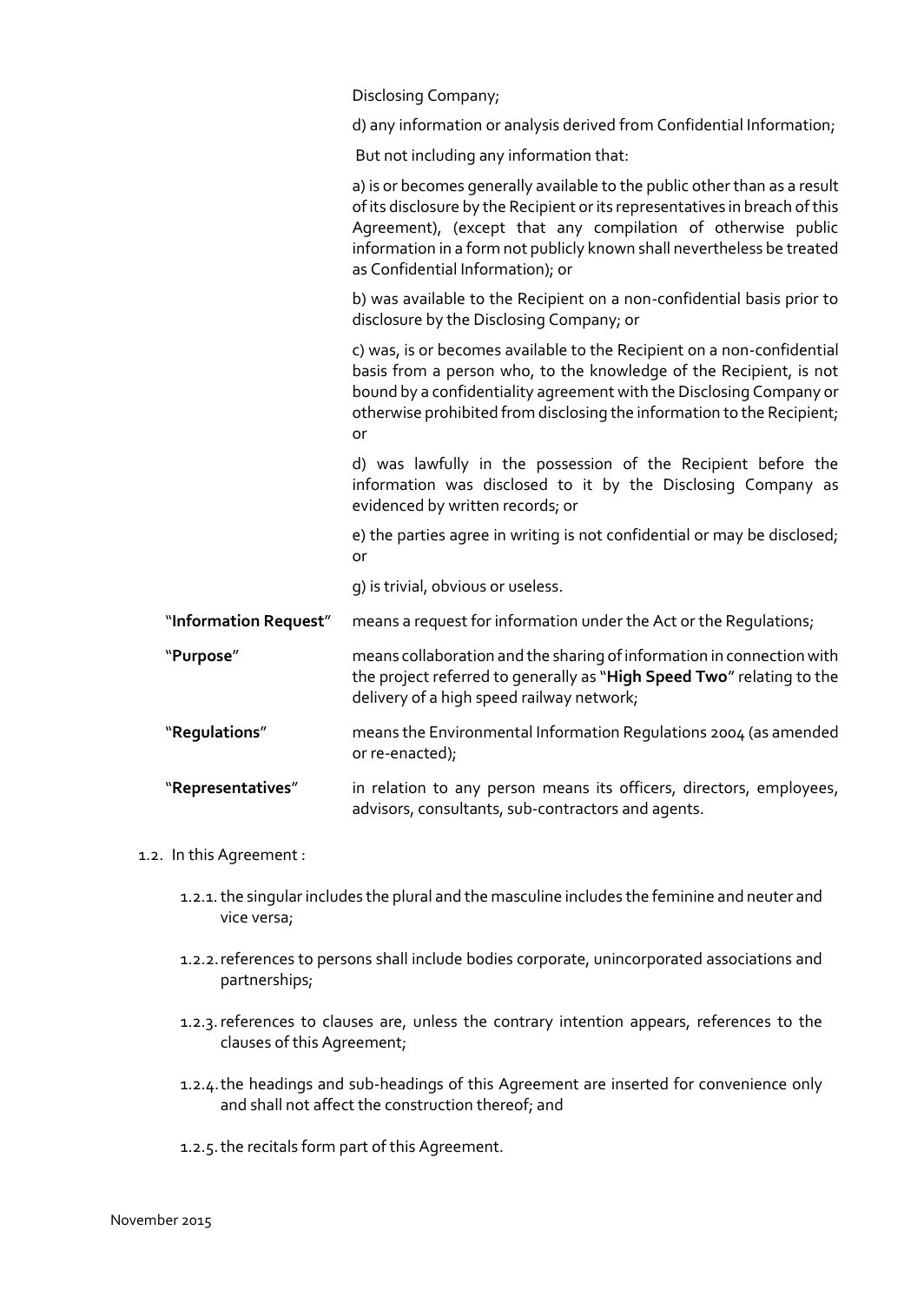## **2. OBLIGATIONS OF THE RECIPIENT**

- 2.1. The Recipient shall keep the Confidential Information of the Disclosing Company confidential and, except with the prior written consent of the Disclosing Company, shall, and shall procure that its Representatives shall:
	- 2.1.1. not use or exploit the Confidential Information in any way except for the Purpose;
	- 2.1.2.not disclose or make available the Confidential Information in whole or in part to any third party, except as expressly permitted by this Agreement;
	- 2.1.3. not copy, reduce to writing or otherwise record the Confidential Information except as necessary for the Purpose (and any such copies, reductions to writing and records shall be the property of the Disclosing Company);
	- 2.1.4.unless electronic Confidential Information is password protected/encrypted to a standard reasonably expected from a competent supplier working with a public authority, not use, reproduce, transform, or store the Confidential Information in an externally accessible computer or electronic information retrieval system or transmit it in any form or by any means whatsoever outside of the Recipient's usual place of business; and
	- 2.1.5.ensure that any hard copy document or other records containing Confidential Information shall be kept at the premises of the Recipient and shall not remove or allow to be removed such document or records from those premises.
- 2.2. The undertakings in clause 2.1 above shall not apply to any disclosure of Confidential Information:
	- 2.2.1. to the Recipient's professional advisers (provided that the Recipient has supplied such Confidential Information to them on the basis that they shall be bound to treat it as if they were a party to this undertaking); or
	- 2.2.2.as required by any applicable law or by any supervisory or regulatory body provided that in the event that the Recipient or their Representatives become compelled to disclose any Confidential Information, full details of any proposed disclosure have been given to the Disclosing Company in advance of such disclosure; or
	- 2.2.3.following an Information Request provided the procedure set out in clause 3 of this Agreement has been complied with; or
	- 2.2.4. to the extent expressly approved in writing by the Disclosing Company.

## **3. FREEDOM OF INFORMATION**

- 3.1. The parties agree that:
	- 3.1.1. The Disclosing Company has certain disclosure requirements under the Act and the Regulations.
	- 3.1.2.The Disclosing Company is responsible for determining in its absolute discretion which information is to be disclosed pursuant to an Information Request, to include whether any Confidential Information is exempt from disclosure.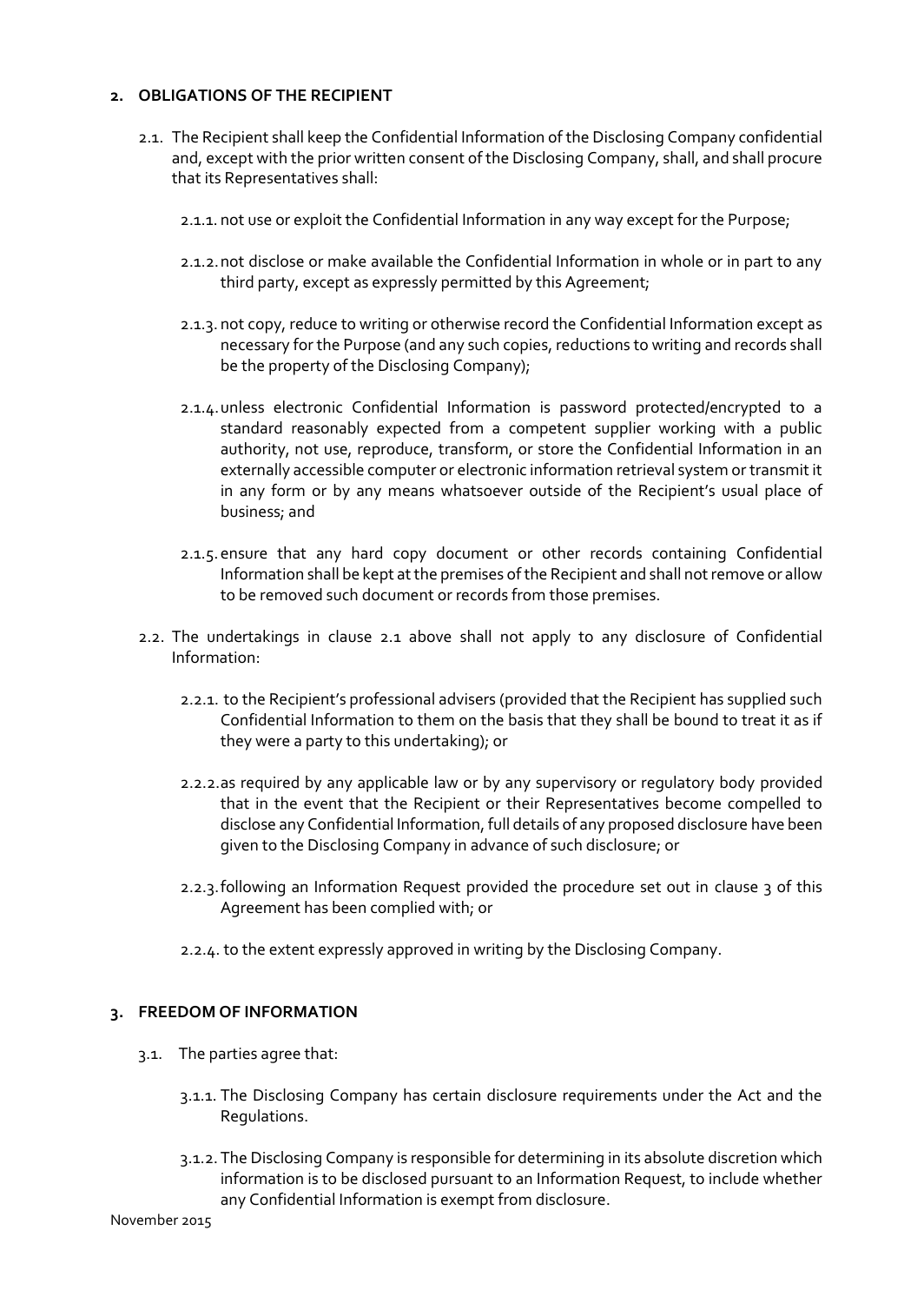3.1.3. The Recipient shall (at its own expense) use reasonable endeavours to provide assistance to the Disclosing Company so as to enable the Disclosing Company to comply with its obligations under the Act and/or the Regulations.

## **4. RETURN OR DESTRUCTION OF CONFIDENTIAL INFORMATION**

- 4.1. Save that the Recipient may, on notice to the Disclosing Company, retain a copy of the Confidential Information only to the extent required by any applicable law or by any supervisory or regulatory body, the Recipient will, if so requested in writing at any time by the Disclosing Company:
	- 4.1.1.return to the Disclosing Company all Confidential Information received by it together with all hard copies thereof as soon as is reasonably practicable;
	- 4.1.2.erase or destroy all Confidential Information copied or held in computerised or other electronic form except where such Confidential Information is retained on backup tapes, servers or otherwise in a form which is not readily accessible to the Recipient or its Representatives and cannot practicably be erased or destroyed; and
	- 4.1.3.deliver to the Disclosing Company all hard copies of information derived from Confidential Information received by it.
- 4.2. The Recipient will, if so requested in writing at any time by the Disclosing Company, procure that an authorised senior executive certify in writing that clauses 4.1.1 and/or 4.1.2 and/or 4.1.3 have been complied with in full.

## **5. RESPONSIBILITY AND ACKNOWLEDGEMENT**

- 5.1. The Recipient acknowledges that neither the Disclosing Company nor any representative of the Disclosing Company makes or accepts responsibility for, or will make or accept responsibility for, any warranty or representation, express or implied, with respect to the accuracy or completeness of the Confidential Information.
- 5.2. The Recipient acknowledges that neither the Disclosing Company nor any representative of the Disclosing Company shall have any liability of whatsoever nature in respect of the Confidential Information or its provision to the Recipient, whether by virtue of any purported representation or warranty or otherwise.
- 5.3. The Recipient acknowledges that damages alone would not be an adequate remedy for the breach of any of the provisions of this Agreement. Accordingly, without prejudice to any other rights and remedies it may have, the Disclosing Company shall be entitled to the granting of equitable relief (including without limitation injunctive relief) concerning any threatened or actual breach of any of the provisions of this Agreement.

## **6. CONFLICTS OF INTEREST – EXISTING CONTRACTORS**

6.1. Recipients with an existing relationship with the Disclosing Company are required to immediately notify the Disclosing Company of an actual, or perceived, conflict of interest from their existing activities and any future business opportunities for which they intend submit a tender.

November 2015 6.2. This assurance must be provided in the form of an 'Ethical Wall' statement, demonstrating how the Recipient will prevent conflicts of interest arising to cover (as a minimum) the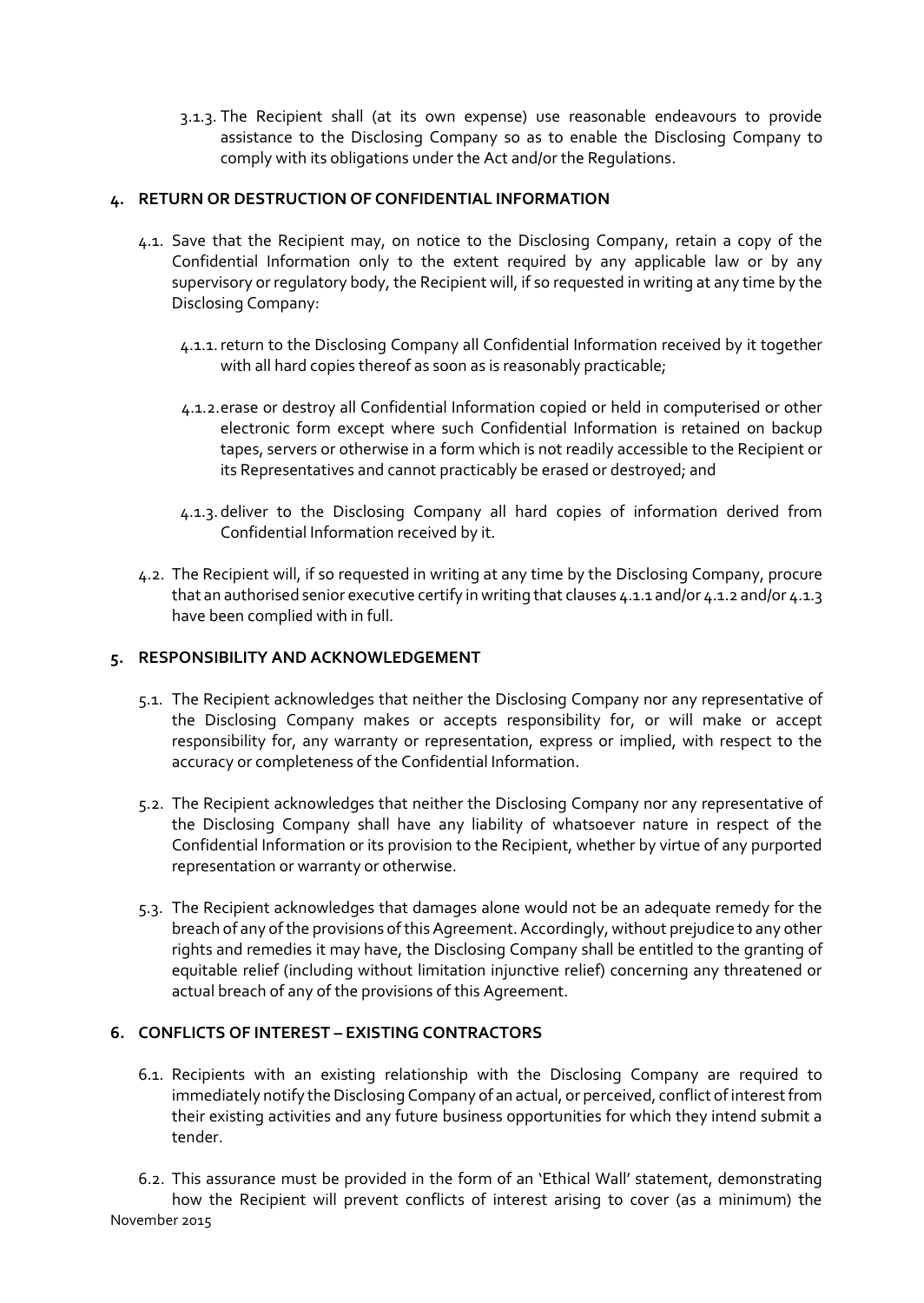separation of:

- 6.2.1. People (named individuals and the services that they are providing);
- 6.2.2. Systems & Resources (including office locations); and
- 6.2.3. Governance Arrangements (including line management).

## **7. PERSONAL CONFLICT OF INTEREST**

The Recipient confirms that they have declared any actual, potential or perceived conflicts of interest with the activities of the Disclosing Company, whether of a financial or personal nature. The Recipient also confirms that any future conflicts of interest which arise will be promptly disclosed to the Disclosing Company.

## **8. TERM AND CONTINUING EFFECT**

The obligations contained in this Agreement will survive indefinitely for as long as the Confidential Information remains confidential. No breach of the terms of this Agreement by the Recipient shall serve to permit the termination of this Agreement.

## **9. ENTIRE AGREEMENT AND VARIATION**

- 9.1. This Agreement constitutes the entire agreement between the parties and supersedes and extinguishes all previous drafts, agreements, arrangements and understandings between them, whether written or oral, relating to its subject matter.
- 9.2. Each party agrees that it shall have no remedies in respect of any representation or warranty (whether made innocently or negligently) that is not set out in this Agreement. Each party agrees that its only liability in respect of those representations and warranties that are set out in this Agreement (whether made innocently or negligently) shall be for breach of contract.

#### **10. NO WAIVER**

No failure or delay by either party in exercising any right, power or privilege under this Agreement shall operate as a waiver thereof, nor shall any single or partial exercise preclude any further exercise of any such right, power or privilege hereunder or otherwise.

## **11. ILLEGALITY AND UNENFORCEABILITY**

If any term or provision of this Agreement shall be held to be illegal or unenforceable in whole or in part, under any applicable enactment or rule of law, such term or provision or part thereof shall to that extent be deemed not to form part of this Agreement, but the enforceability of the remainder of this Agreement shall not be affected.

### **12. ASSIGNMENT**

This Agreement shall be binding on the parties and their successors. Neither party shall be entitled to assign any rights or obligations under this Agreement.

#### **13. THIRD PARTY RIGHTS**

The parties hereby grant to each of the Beneficiaries the right to enforce the Disclosing Company's rights under this Agreement.

November 2015 **14. VARIATION**